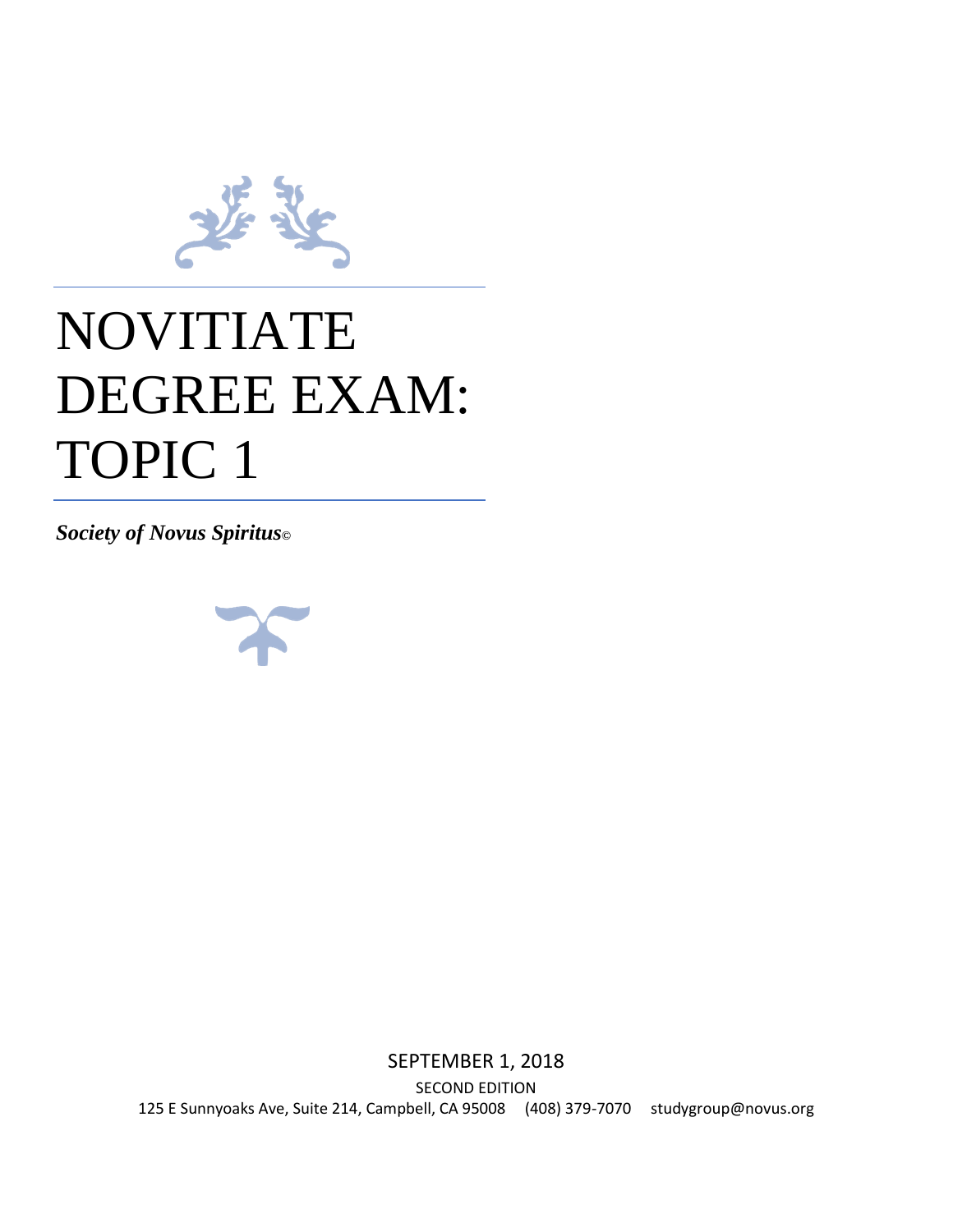| <b>Father God (a)</b><br>[Topic 1 – Lesson One – pp. 1-7]                 | 3.<br>Describe how we conglomerately make up the<br>feminine side of Father God, Om.         |
|---------------------------------------------------------------------------|----------------------------------------------------------------------------------------------|
| Describe the nature and role of Father God.<br>1.<br>Nature:              |                                                                                              |
|                                                                           |                                                                                              |
| Role:                                                                     |                                                                                              |
|                                                                           |                                                                                              |
| Describe how you are part of God and what<br>2.<br>you are doing for God. | Explain the metaphor of eating of the Tree of<br>4.<br>Knowledge and being cast out of Eden. |
|                                                                           |                                                                                              |
|                                                                           |                                                                                              |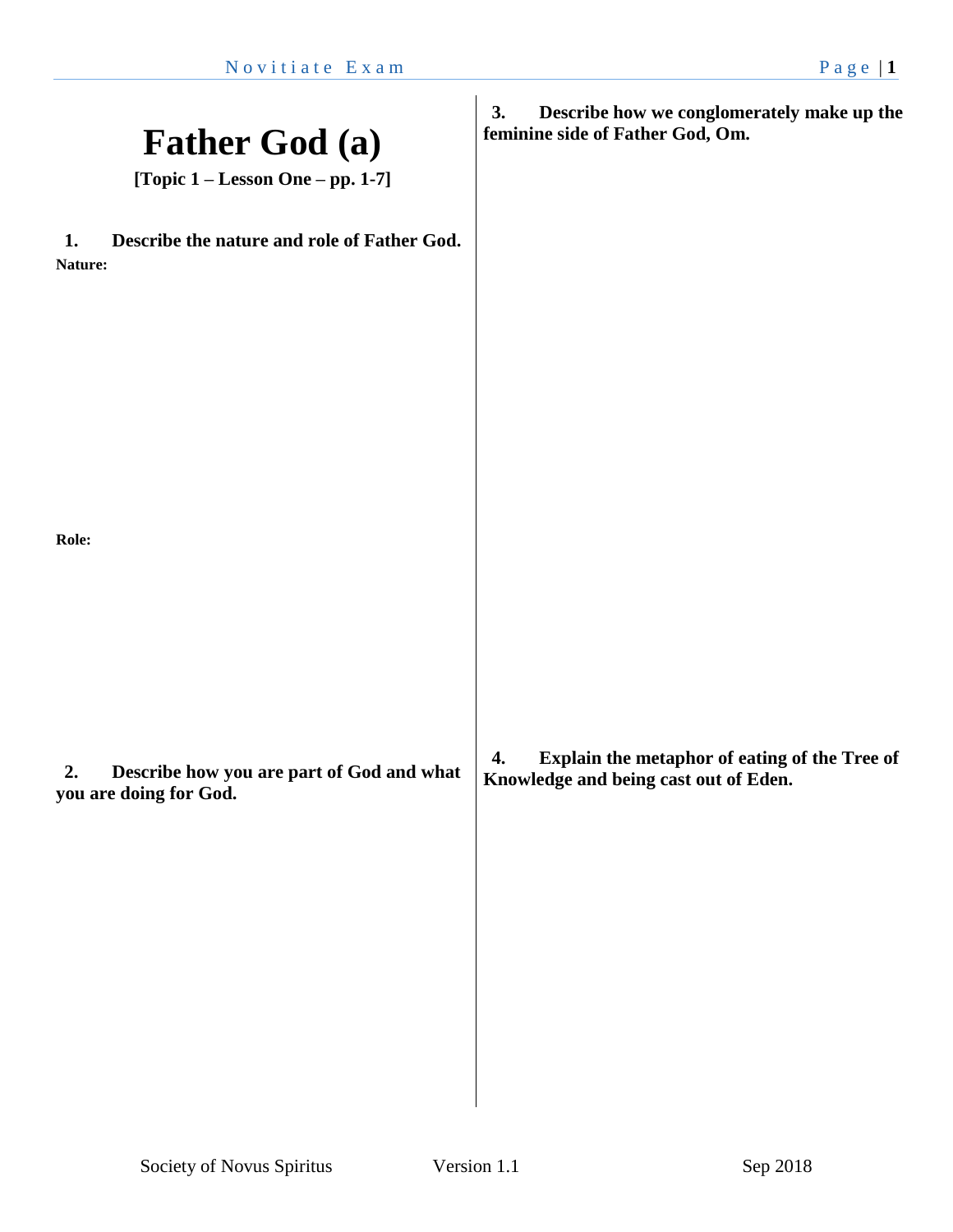| Describe Mother God's nature and role.<br>5.<br><b>Nature:</b> | What is Father God's long-term goal in<br>7.<br>gathering data from His creations?                                                                                                                                                                                                                                                                                                                                                                                                                                                                                                                                                                                                                                                                                                                            |
|----------------------------------------------------------------|---------------------------------------------------------------------------------------------------------------------------------------------------------------------------------------------------------------------------------------------------------------------------------------------------------------------------------------------------------------------------------------------------------------------------------------------------------------------------------------------------------------------------------------------------------------------------------------------------------------------------------------------------------------------------------------------------------------------------------------------------------------------------------------------------------------|
| <b>Role:</b>                                                   |                                                                                                                                                                                                                                                                                                                                                                                                                                                                                                                                                                                                                                                                                                                                                                                                               |
| Explain how we are a unique part of God.<br>6.                 | True or False: ["T" for True, "F" for False.]<br>Mother and Father God always were. ()<br>1.<br>"No beginning" is always more difficult for our finite<br>2.<br>minds to comprehend than "no end." ()<br>3. Father God is known as the Prima Mobilae, the<br>Unmoved Mover, the Uncreated Force. ()<br>4. Father God is a nebulous force or feeling. ()<br>Our "alwaysness" is assured by being held in the<br>5.<br>mind and hands of Father God. ()<br>You first existed in the mind of God. ()<br>6.<br>7. God does not have the experience of His knowledge.<br>He gets this from us. ( )<br>8. We are made in the image and likeness of Father God<br>and Mother God. They Both created us. ()<br>9. Other planets have more hardships than Earth. ()<br>10. Everyone experiences Themes differently. () |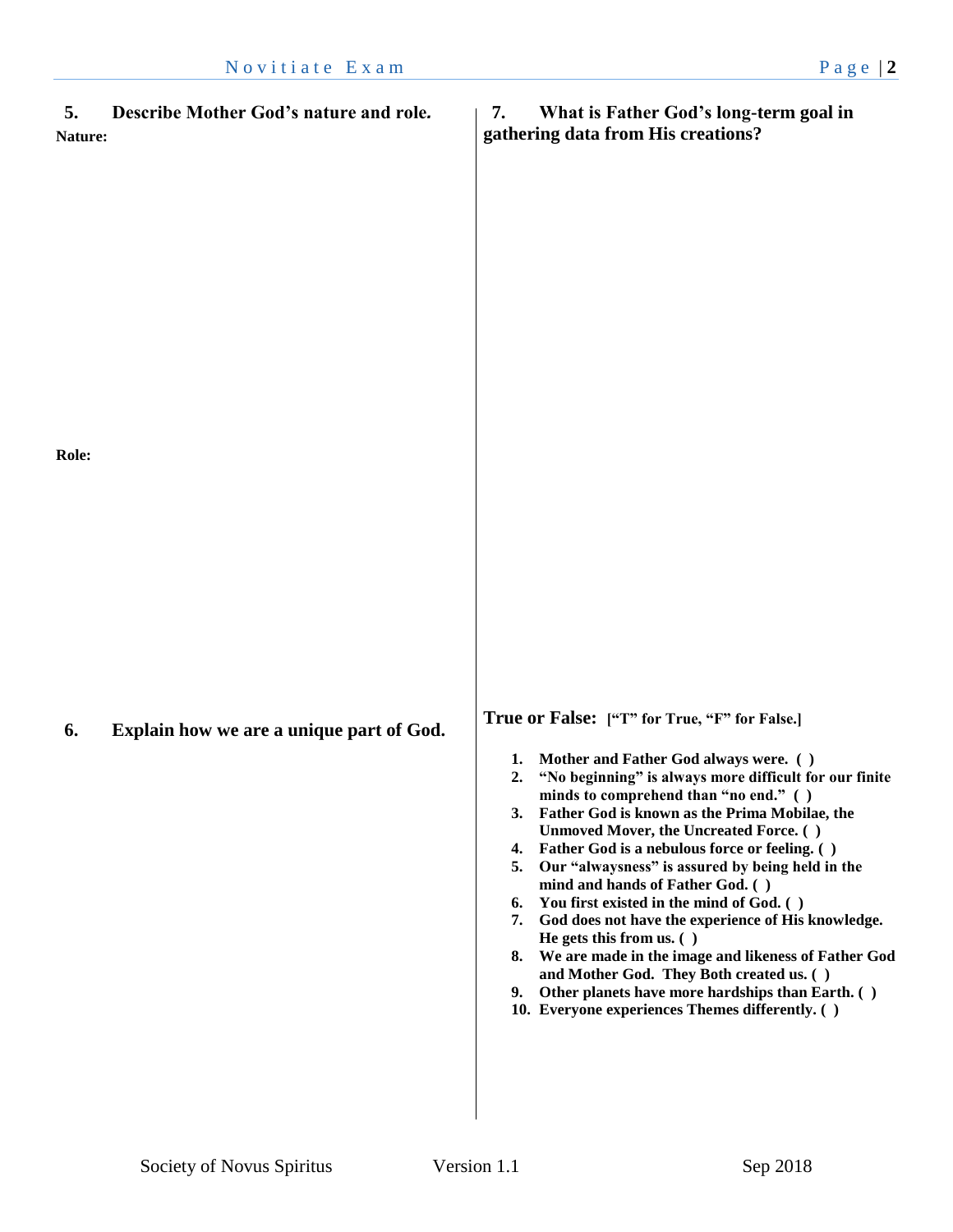| <b>Father God (b)</b><br>[Topic $1 -$ Lesson Two $-$ pp.7-13]       | Why did Moses and the writers of the Old<br>3.<br>Testament create such a mean god? How did the<br>people let this happen? |
|---------------------------------------------------------------------|----------------------------------------------------------------------------------------------------------------------------|
| How did Christianity make Christ an idol?<br>1.                     |                                                                                                                            |
| Compare the "Christian," man-made, god to<br>2.<br>the God of love. | Why does the Bible have inconsistencies?<br>4.                                                                             |
|                                                                     | 5.<br>What do we feel on the other side?                                                                                   |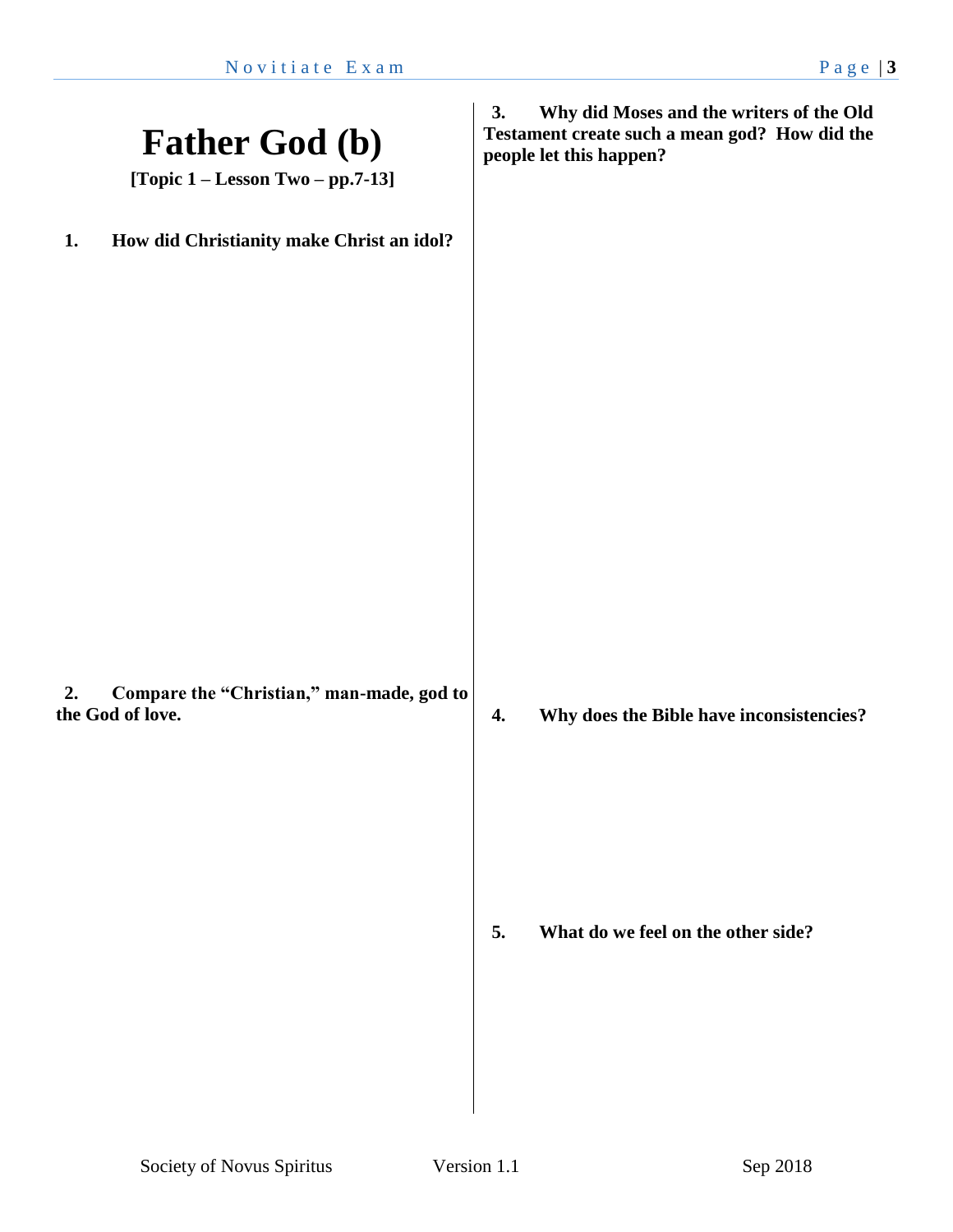**6. What dos Father God look like? How has He been known to appear?**

**7. Describe the visage of Azna.**

**8. What relationship is Azna to Om?**

**9. Does Father God have a mate? Why or why not?**

**True or False: ["T" for True, "F" for False.]**

- **1. Gnostic texts were hidden to guard the Mother God concept. ( )**
- **2. God referred to Himself as, "I am who am." ( )**
- **3. God, out of love, will absorb Dark entities back into His mind and rinse them clean. ( )**
- **4. Man has always been derailed and sidetracked if he does not listen to his own consciousness. ( )**
- **5. Religious dogma can separate God from man. ( )**
- **6. You may turn from God, but not God from you. ( )**
- **7. Father God feels pain and needs to rest. ( )**
- **8. Love is the only thing that rejuvenates itself. ( )**
- **9. We gain power and grace by being together, and our lights conglomerately get brighter. ( )**
- **10. Azna is the karmic Dealer, dealing karma to those who have gained favor and gone towards Her. ( )**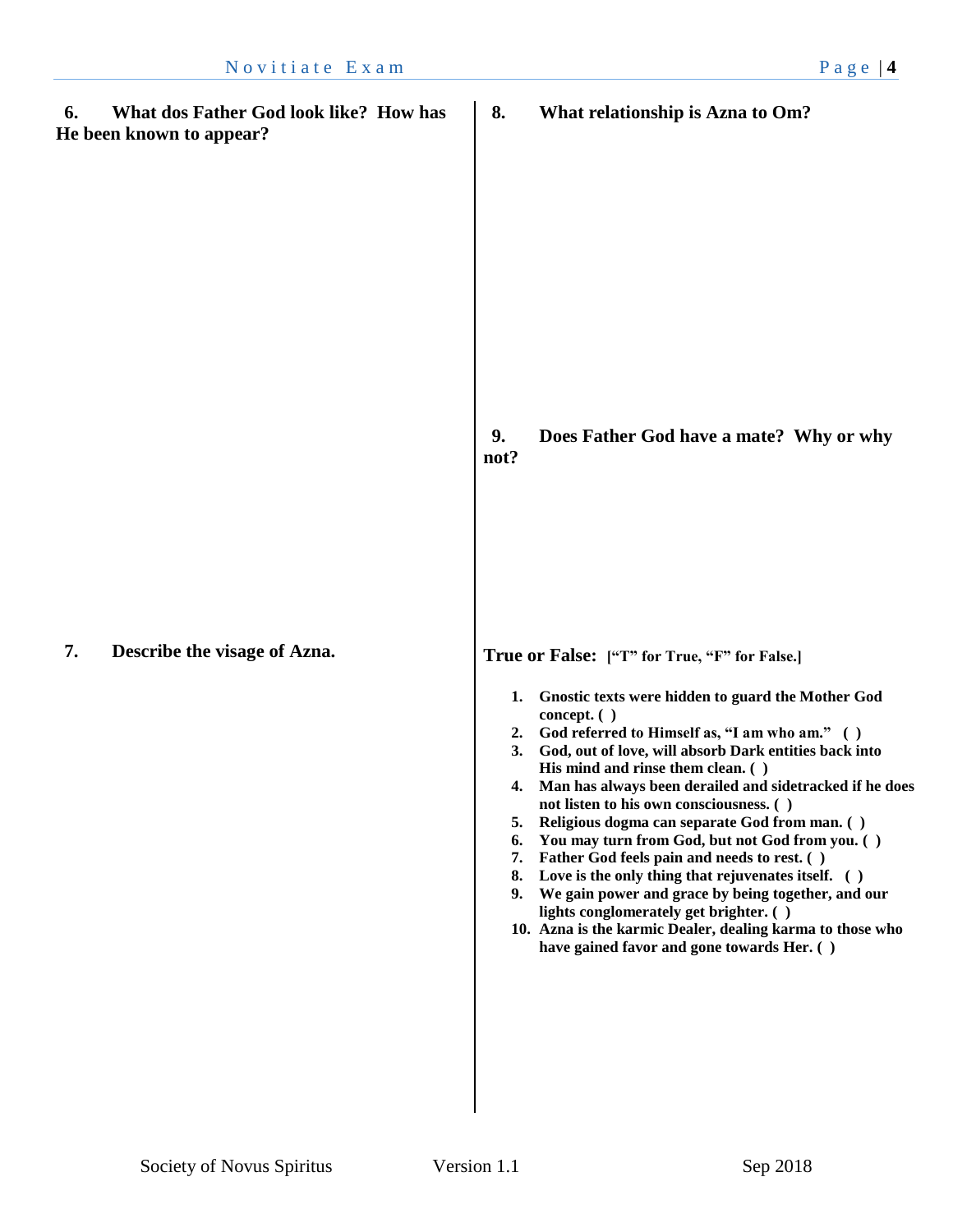## **Mother God [Topic 1 – Lesson Three – pp. 15-33] 1. Discuss Earth's history concerning the knowledge of Mother God. 2. How do we get Azna to attend to us? For what purposes do we ask Her for help? 3. What is an important aspect of prayers? 4. Why do churches encourage mysteries? 5. How do we magnify our soul? 6. In our goal to become god-like, do we loss our unique essence from God? Explain.**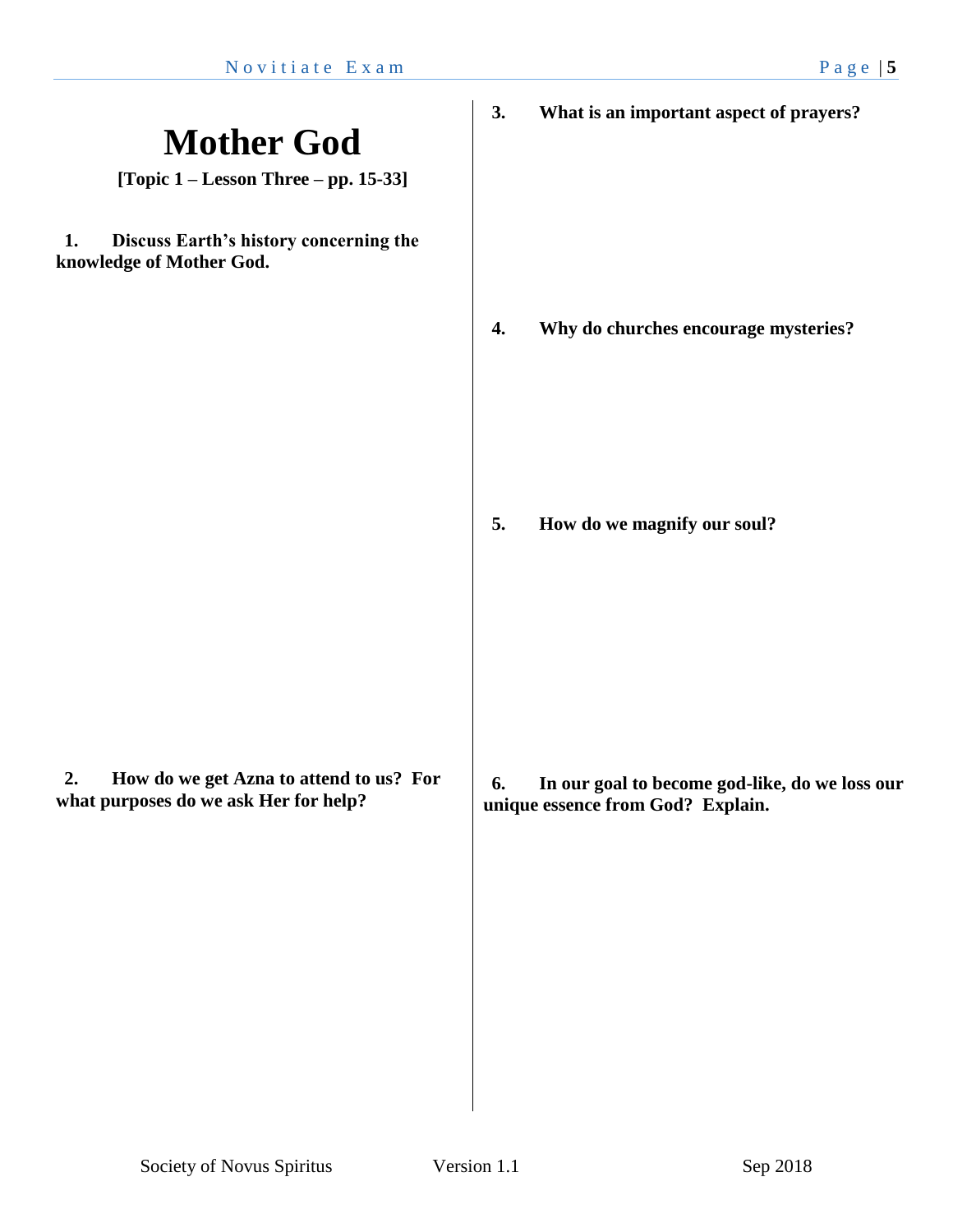| 7.                                 | Describe more features of Azna and Om. | <b>Holy Spirit:</b>                                                                                                                                                                                                                                                                                                                                                                                                                                                                                                                                                                                                                                                                                                                                                                                                                                                                                                                                                                                                                                                                                                                                                                                                                                                                                                                                                                                                                                                                                                                                                                                                                                                                                                                                                                                                                                                                                                                                                                  |
|------------------------------------|----------------------------------------|--------------------------------------------------------------------------------------------------------------------------------------------------------------------------------------------------------------------------------------------------------------------------------------------------------------------------------------------------------------------------------------------------------------------------------------------------------------------------------------------------------------------------------------------------------------------------------------------------------------------------------------------------------------------------------------------------------------------------------------------------------------------------------------------------------------------------------------------------------------------------------------------------------------------------------------------------------------------------------------------------------------------------------------------------------------------------------------------------------------------------------------------------------------------------------------------------------------------------------------------------------------------------------------------------------------------------------------------------------------------------------------------------------------------------------------------------------------------------------------------------------------------------------------------------------------------------------------------------------------------------------------------------------------------------------------------------------------------------------------------------------------------------------------------------------------------------------------------------------------------------------------------------------------------------------------------------------------------------------------|
| <b>Gnostic:</b><br><b>Trinity:</b> | <b>Definitions:</b>                    | True or False: ["T" for True, "F" for False.]<br>1.<br>We are not experiencing for Azna, because She is total<br>emotion and experience. The total of our experience is<br>for Father God. ()<br>She can intercept all experience, because She is the total<br>2.<br>of every experience. ()<br>Azna experiences intellect through Father God, and He<br>3.<br>experiences emotion through us. ()<br>She does not have to acquire experience, and He does not<br>4.<br>have to acquire intellect. ()<br>Father God created us in His mind and was able to move<br>5.<br>to put creation into process. ()<br>We petition Azna because She can move. ()<br>6.<br>To elevate to a spiritual level, you must have knowledge<br>7.<br>and no fear of God. ()<br>Christ is the only son of God. All men and women are not<br>8.<br>equal to each other in the eyes of God. ()<br>Man comes back and back until he finally comes upon the<br>9.<br>Gnostic Truth. ()<br>10. Deuteronomy says not to listen to your prophets, but the<br>Bible is written by prophets. ()<br>11. Sodom & Gomorrah was a volcanic eruption. ()<br>12. We cannot be visited by God. ()<br>13. The Church crafted the "Immaculate Conception" from<br>ancient myths. $( )$<br>14. The universe is in the shape of a man. Azna moves within<br>and without to create miracles. ()<br>15. Azna and the Hold Spirit can descend, buy God the<br>Father we must ascend to. ()<br>16. Greed is at the heart of every wrong. ()<br>17. God wants a chosen few to be happy. ()<br>18. We are a spark of the Divine and are a part of God and<br>are God. God is within and without. ()<br>19. Our behavioral overlays and moods are a direct<br>reflection upon the essence of our soul. ()<br>20. Gnostics were the "salve givers" to the soul. ()<br>21. We say, "Take what you want, leave the rest." ()<br>22. A test for us is to live daily in our knowledge without<br>a "burning bush" or Azna visitations. () |
|                                    |                                        |                                                                                                                                                                                                                                                                                                                                                                                                                                                                                                                                                                                                                                                                                                                                                                                                                                                                                                                                                                                                                                                                                                                                                                                                                                                                                                                                                                                                                                                                                                                                                                                                                                                                                                                                                                                                                                                                                                                                                                                      |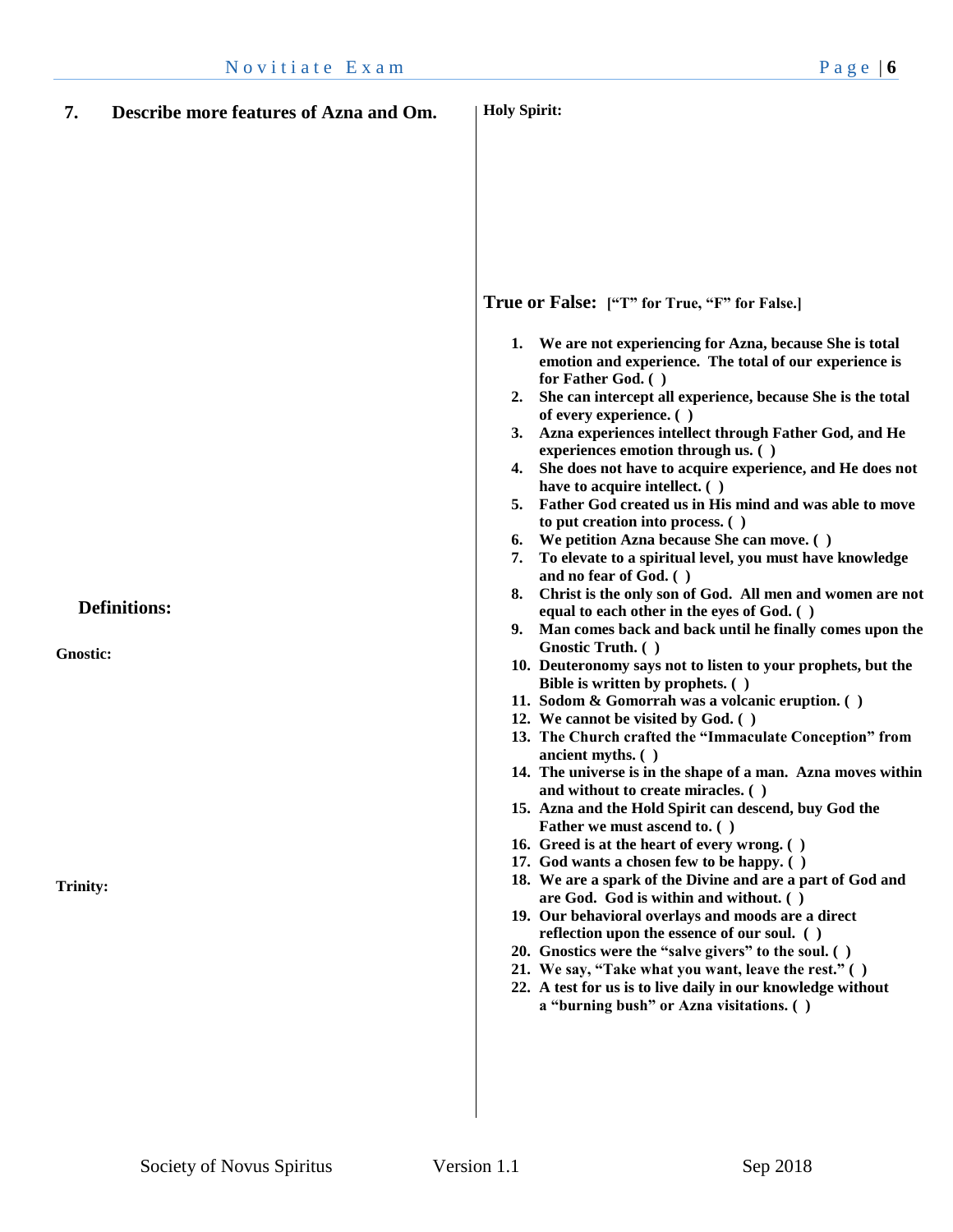| <b>Our Relationship To God</b><br>[Topic 1 – Lesson Four – pp. 35-End]                                                                         | 3. | <b>What is our Contract with God?</b>      |
|------------------------------------------------------------------------------------------------------------------------------------------------|----|--------------------------------------------|
| 1.<br>What are Azna's characteristics that make<br>Her ruler of the physical world?                                                            |    |                                            |
|                                                                                                                                                | 4. | Why can't we both love God and fear God?   |
|                                                                                                                                                | 5. | Why did we pick such hard lessons in life? |
| List ways our all loving God was depicted as<br>2.<br>mean and hateful in the Bible. Is the Bible<br>historical fact, the word of God or what? |    |                                            |
|                                                                                                                                                | 6. | Why is our memory of the Other Side poor?  |
|                                                                                                                                                |    |                                            |